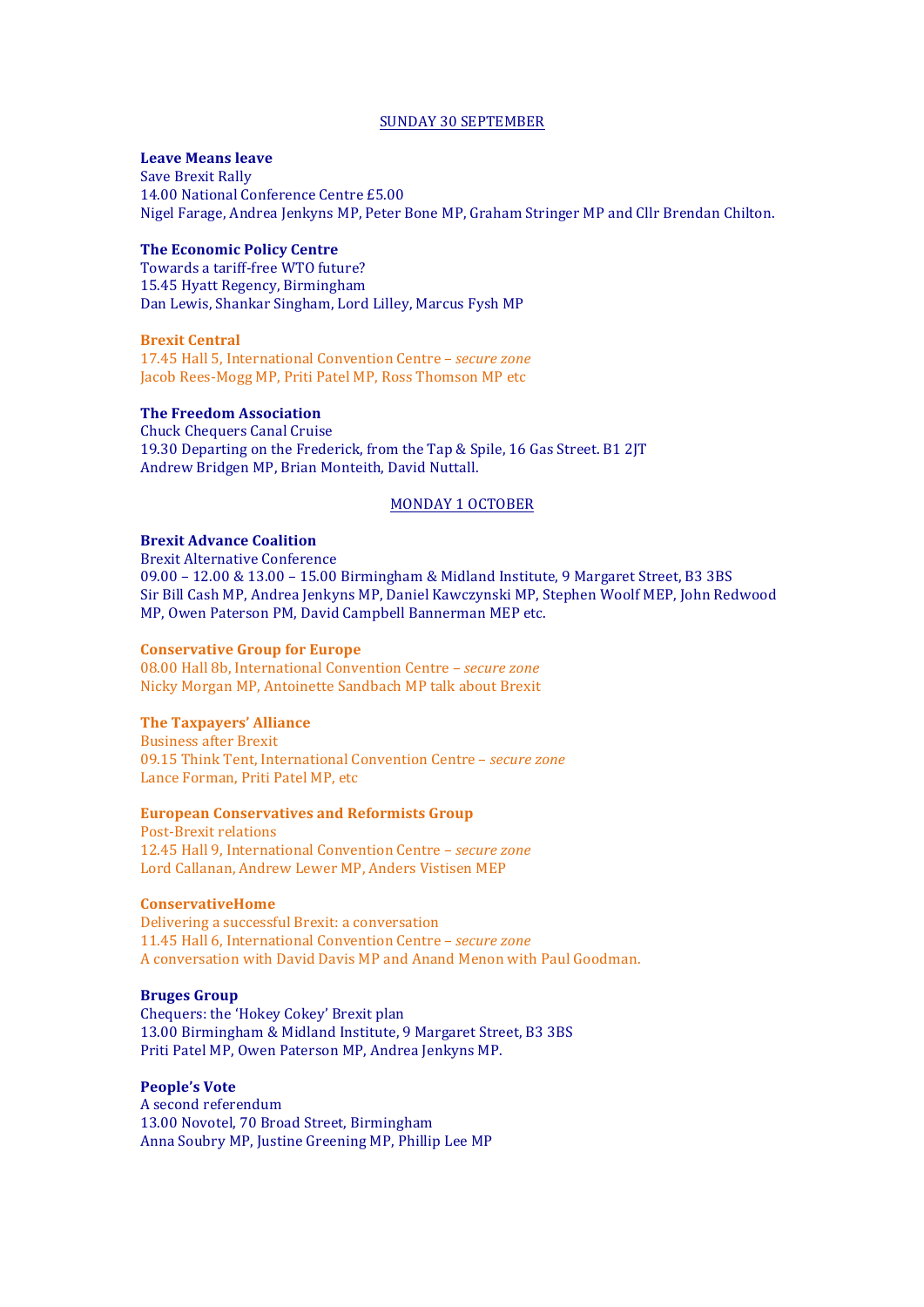#### **ConservativeHome**

Global talent: Immigration and skills after Brexit 14.00 Hall 6, International Convention Centre - *secure zone* John Glen MP, Nicky Morgan MP, Miles Celic, Margaret Burton etc

# **Fishing for Leave**

Why Chequers is bad for fishing Lyttelton Theatre, Birmingham & Midland Institute, 9 Margaret Street, B3 3BS Owen Paterson MP & Ross Thomson MP

### **Conservative Voice**

15.45 Allegro Suite, Hyatt Regency Hotel Priti Patel MP

#### **Centre for European Reform**

The Brexit outcome 15.45 Hall 8a, International Convention Centre - *secure zone* Bernard Jenkin MP, Vicky Ford MP, Antoinette Sandbach MP

### **Prospect**

Boosting trade post-Brexit 16.00 Executive Room 2, International Convention Centre - *secure zone* Suella Braverman MP and others

#### **IEA**

16.15 Think Tent, International Convention Centre - secure zone Dominic Raab MP and Iain Dale In Conversation

#### **CBI/British Private Equity and Capital Association**

17.30 Hall 10b, International Convention Centre - *secure zone* Philip Hammond MP and Carolyn Fairbairn on Global Britain [sic]

### **Leave Means leave**

18.00 Novotel, 70 Broad Street, Birmingham Jacob Rees-Mogg MP and Tim Martin

# **The Freedom Association**

Chuck Chequers Canal Cruise 18.30 Departing on the Frederick, from the Tap & Spile, 16 Gas Street. B1 2JT Andrea Jenkyns MP, Stephen Woolf MEP.

#### **ConservativeHome**

20.00 Hall 6, International Convention Centre - *secure zone* Nicky Morgan MP and Iain Martin In Conversation

#### TUESDAY 2 OCTOBER

### **Demos**

If not Leave, what? 08.00 Executive Room 7, International Convention Centre - *secure zone* Lord Adonis, Phillip Lee MP

# **Institute for Government**

**Immigration post-Brexit** 08.00 Allegro Suite, Hyatt Regency Amber Rudd MP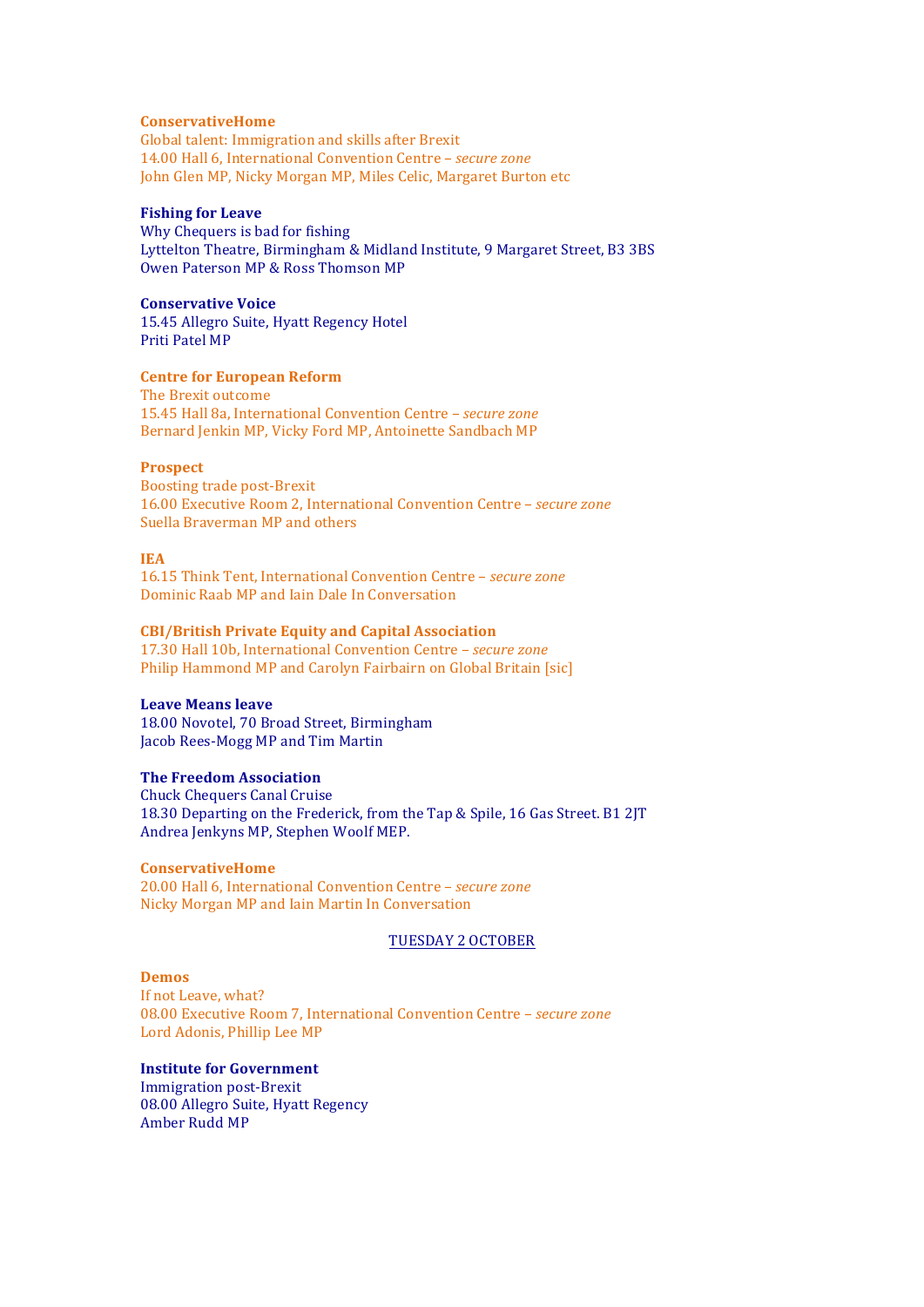09.15 Think Tent, International Convention Centre - *secure zone* Steve Baker MP, Victoria Hewson, Liam Halligan on Global trade

#### **Prospect**

10.00 Executive Room 1, International Convention Centre - *secure zone* Richard Graham MP on the Brexit civil war

# **European Research Group**

Respecting the Referendum 11.00 Jurys Inn, 245 Broad Street, Birmingham B12HQ Jacob Rees-Mogg MP

### **ConservativeHome**

How can we preserve our trading relationship with the EU post Brexit? 12.00 Hall 6, International Convention Centre - *secure zone* Suella Braverman MP, Tim Reardon, Dr Adam Marshall, etc.

### **Daily Telegraph**

12.30 Business Hub, Centenary Square Jacob Rees-Mogg MP doing Chopper's podcast

#### **Federalist Society**

European Arrest Warrant 12.45 Think Tent, International Convention Centre – *secure zone* Martin Howe QC and David Campbell Bannerman MEP

#### **European Conservatives and Reformists Group**

Defence post-Brexit 12.45 Hall 11a, International Convention Centre - *secure zone* Geoffrey Van Orden MEP, Tobias Ellwood MEP

#### **DUP**

12.45 Castle Fine Art Gallery, International Convention Centre - *secure zone* Arlene Foster and others

# **Politeia**

Brexit and free trade 13.00 Copthorne Hotel, Paradise Circus, Birmingham, B3 3HJ Marcus Fysh MP, Theresa Villiers MP, Bernard Jenkin MP

### **ConservativeHome**

Conference speech Boris Johnson MP 13.00 Hall 1, International Convention Centre - *secure zone* 

# **ConservativeHome**

Immigration after Brexit: is there common ground 14.00 Hall 6, International Convention Centre - *secure zone* Matt Warman MP, Neil O'Brien MP, Sunder Katwala, Julie Onslow-Cole etc.

#### **Freer/IEA**

14.30 Think Tent, International Convention Centre – *secure zone* Liz Truss MP in conversation

### **CPS**

15.00 Level 4 Foyer, International Convention Centre - *secure zone* Sir Graham Brady MP in Conversation

#### **IEA**